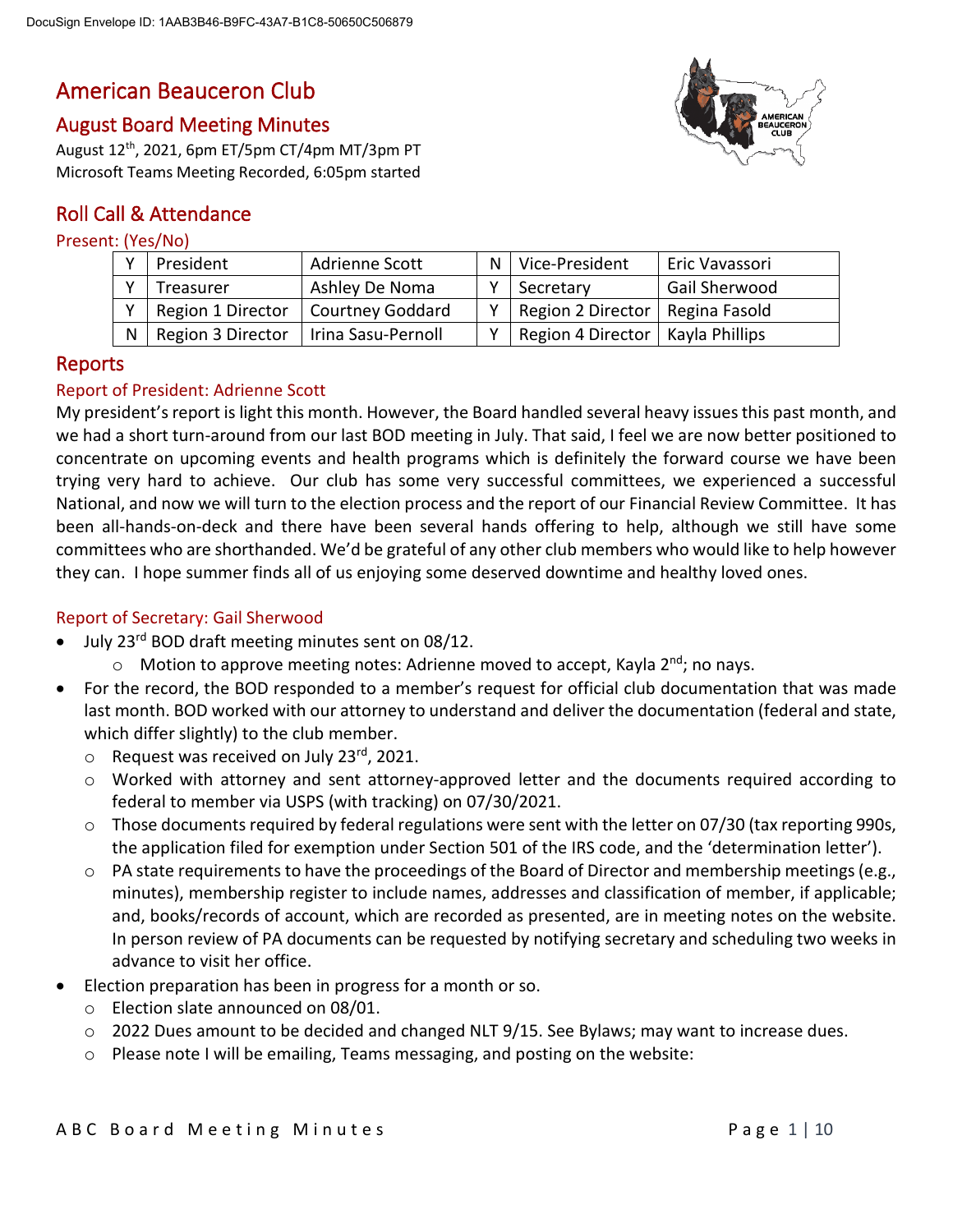- A notice to members asking all to verify their mailing address is correct in their website profile.
- Additional nominations of candidates is due to Secretary NLT October 1st, 2021. (see bylaws & checked w/Parliamentarian, these must be sent via USPS mail to: Gail Sherwood, 2 Old Littleworth Rd Dover, NH 03820
- Work on our Beauce.Org Website this past month:
	- o Discovered that InMotion is our webhosting site, not GoDaddy
	- o I have tried upgrading to https three separate times this month, and it has not worked. (No error message; just doesn't change.)
	- o Will present a proposal for \$24.99 one-time installation fee, and \$99.99 annual recurring fee to have InMotion webhosting to perform this change
	- o Updated payment information
- Upgrade WordPress versions
	- o Asked InMotion if they would upgrade, but their support won't do that.
	- o I would need to find a separate consultant/contractor to do so.
	- $\circ$  The other option is to have InMotion support perform a backup before I click on the "upgrade" icons. If need be, InMotion could reload our website from the backup.
	- $\circ$  Want to address multiple email fields, phone fields, and missing zip code field in database/application entry screen.
- Drafting process documents for various secretary's tasks.

#### Report of Treasurer: Ashley De Noma

Savings: \$34,957.11 Club Checking: \$3,743.54 PayPal: \$19,846.31 Other/Rescue Checking \$11,560.25 Reimbursement to Susan Griffin was paid.

#### Region 1: Courtney Goddard

Still working on the specialty and Journee. Next meeting is this Sunday. Draft specialty documents are on Region 1 Teams, in Files.

#### Region 2: Regina Fasold

Regina presented her topics in Unfinished Business and Discussion Topics.

Region 3: Irina Sasu-Pernoll Nothing to report.

#### Region 4: Kayla Phillips

Dixon, CA supported entry (October) was approved by the BOD.

Archives & History: Sarah Price, Committee Chair; Board Liaison, Regina Fasold Archives is still hoping to receive anything from the National Specialty; please send to [archives@beauce.org.](mailto:archives@beauce.org)

Breed Certification: Ambre Schaffer, Committee Chair; Board Liaison, Regina Fasold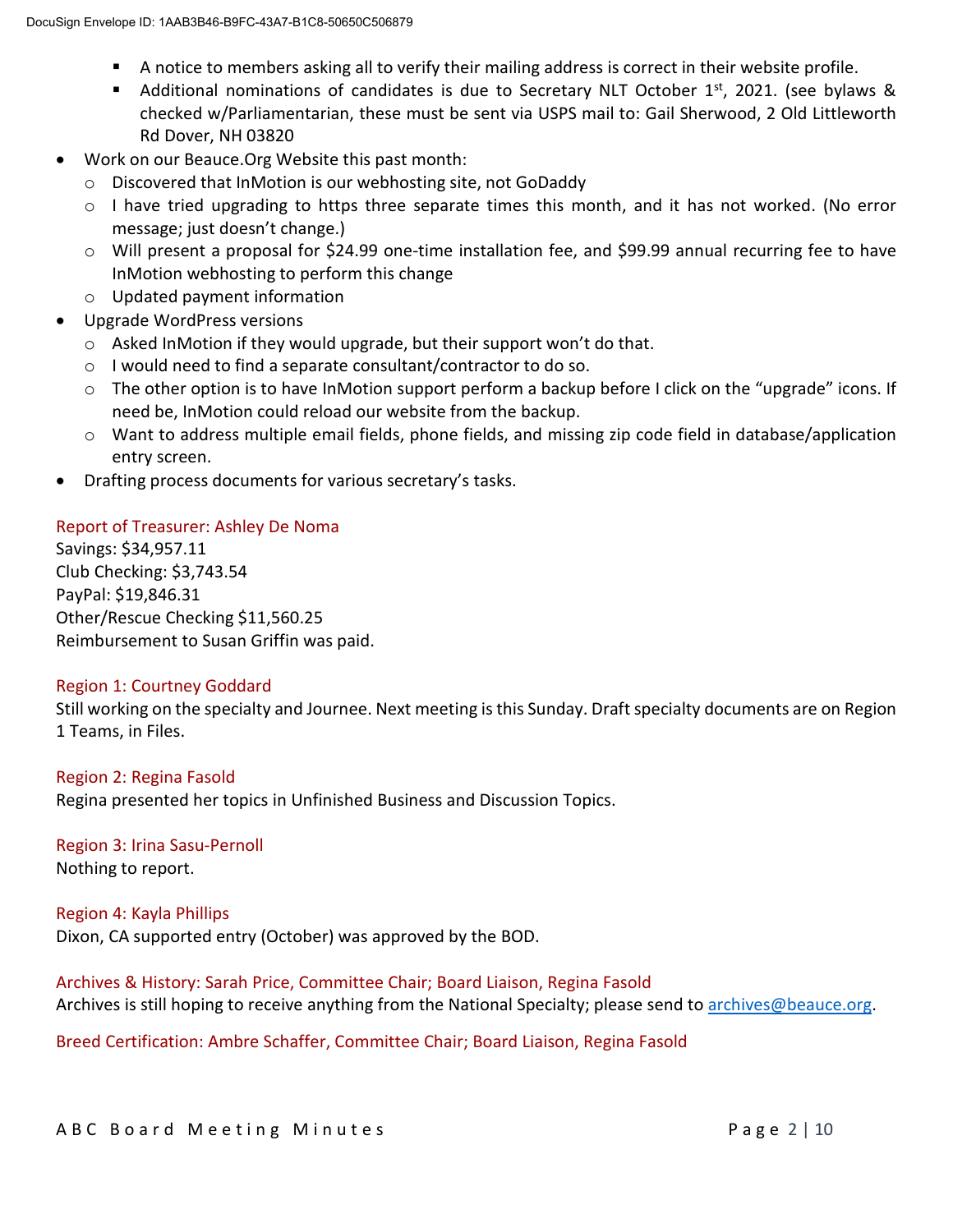CURRENT FOCUS: In continuation with our previous year's effort to revamp the club's awards to be current and more inclusive, we submitted a proposal for the Register of Merit award in February. A member has inquired about submitting a ROM application after patiently waiting for an update. The proposal was resubmitted to the board July 7th via email. The board reached out at the end of July to touch base prior to proceeding to review the award. The committee eagerly awaits a decision and update from the board expected by the September board meeting.

The committee was asked to research the parent club evaluating temperaments and submitting the applicable application to AKC to receive a TT title. We are eager to discuss our thoughts and incorporate these tests into our committee/club.

A club and ABC committee member has proposed to have the HAOM include a requirement to submit DNA to the OFA DNA Repository. We are eager to work in tandem with the health committee as their goals align closely with our current Health Award of Merit.

The Breed Certification Committee cordially welcomes Regina Fasold of Region 2 as our newest Board Liaison. We are excited to work together with a prompt, openminded, and kind club member!

FINANCES: Mailing expenses of \$2.80 for Syndi Keats/Mesa's Versatility award and Shelby Vannarsdall/Perun's HAOM. Expense report will be submitted once the balance is significant.

ACHIEVEMENTS: No pending applications. CURRENT / UPCOMING TASKS: Awaiting board decision regarding Register of Merit proposal. Parent Club / AKC TT application. HAOM – OFA DNA Repository requirement. Create article celebrating previous year's recipients. Encourage club member's participation in awards program. CURRENT NEEDS: The committee would love for any prior recipient to contact us with a photo of their Beauceron to assist in building a catalog of award winners.

## Breed Standard: Pam Boyer, Committee Chair; Board Liaison, Eric Vavassori

The breed standard committee is in the process of typing up the changes that have been expressed to me to then send the whole thing to the committee. Things are moving slow as my helper and typist is also working on the DNA collections. With some patience I should be able to get this done soon. Thanks, Pam.

Bylaws and COE: Irina Sasu-Pernoll, Committee Chair and Board Liaison No report provided.

## Health: Pam Boyer, Committee Chair; Board Liaison, Adrienne Scott

We are in the process of getting a collection process done to allow club members to get their dogs DNA collected and stored through OFA. I would like to link the collection information for the U of M and through OFA to an email and message to get distributed to ALL club members many do not use TEAMS. This weekend I am attending the CHF conference on Zoom. The cost was 125.00, I will be asking for reimbursement, but I will split it between my two clubs. Thanks, Pam.

## Judges Ed: Adrienne Scott Committee Chair and Board Liaison

The AKC/DJAA Advanced Judges Institute for the Toy and Herding breeds will be held with the AKC National Championship-presented by Royal Canin the Orlando cluster of dog shows in Florida. Our seminar will take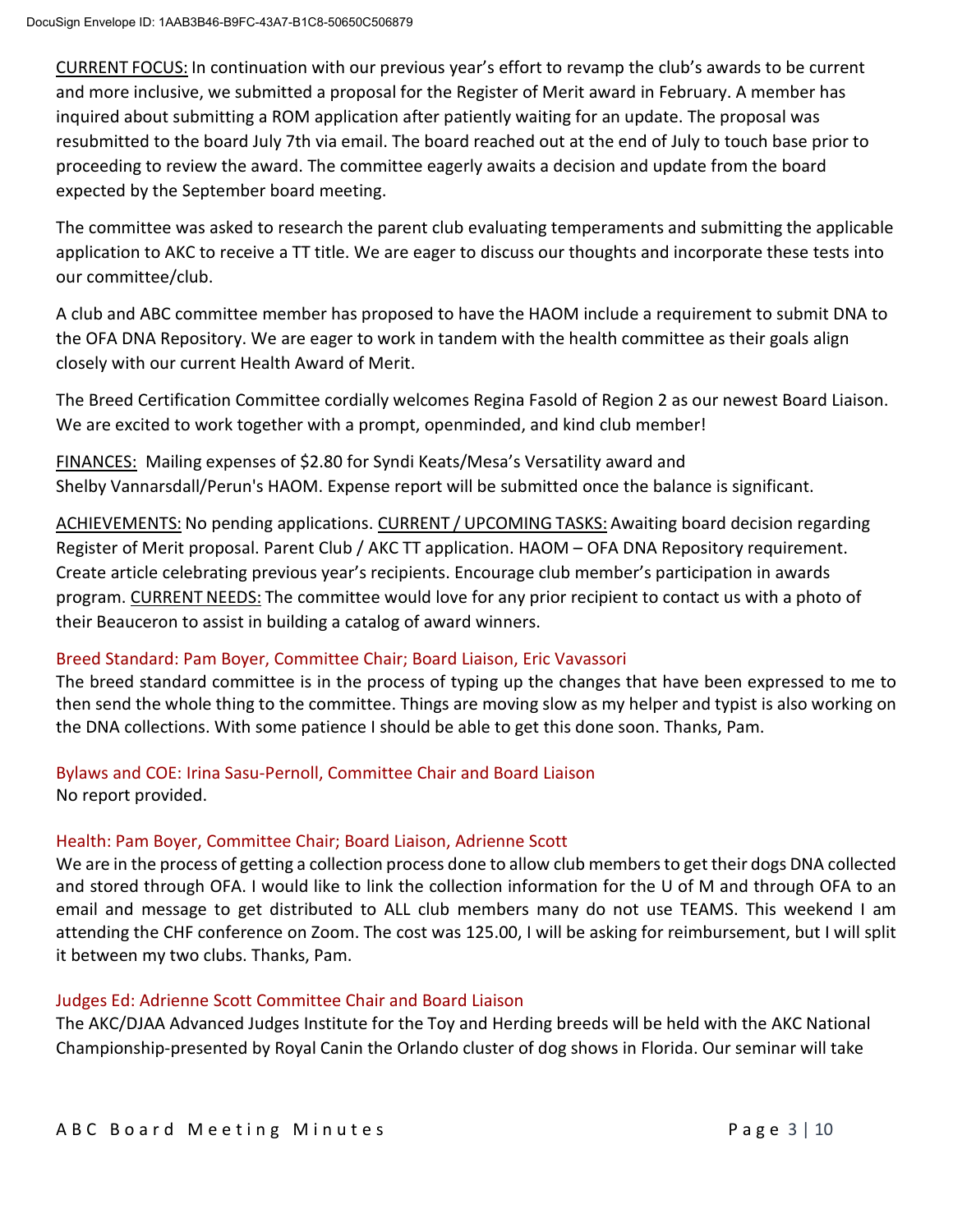place on Thursday, December 16, 2021, at 8 AM to 9:30 AM. The hands-on portion will be from 9:45 to 10:45 AM. Our breed was assigned a great day of the week and time this year. We need 6 dogs for the hands-on portion and 2-3 dogs for the Seminar. If you can bring your dog to participate in either portion, please contact myself at [president@beauce.org](mailto:president@beauce.org) or [scottabs16@hotmail.com](mailto:scottabs16@hotmail.com) or Karla Davis [beaucerons@earthlink.net](mailto:beaucerons@earthlink.net) or Eric Vavassori [vp@beauce.org](mailto:vp@beauce.org) or [eric.beauceron@gmail.com](mailto:eric.beauceron@gmail.com) .

Also, we will be filming for the Canine College. If you are interested in having your Beauceron filmed and possibly used in the Beauceron's breed course, contact us at any of the above emails for further details. Thank you for your help, commitment, and time.

#### National Specialty: Sidney Wilcox, Committee Chair; Courtney Goddard, Board Liaison

As of now we have \$4710.78, BUT we have one last small payment to make for last logo wear order. After paid the money in total will be sent to treasurer for treasury to show profits of a national to membership.

Thus far all judges, Baray, hotels, shipping was covered for ALL mailed ribbons (including Canada), logo wear and extra left-over trophies and caterers have been paid. One remaining bill for logo wear is to be paid yet. Yay!

From how I have come to know and understand the bylaws the Standing National Committee is same as all committees and changes over in the beginning of every year by board vote.

This particular committee does not plan the national it helps guide and answer questions or helps with past contracts for judges or how it is handled with AKC or staying within budget of fundraised money. We do have a wonderful website that was the backbone to organization and making orders and sponsorships. My hope is that national website be able to be used time and time again as a draft for trophy budget and information needing circulated.

We are happy to have fundraised so much money for spectacular trophies, ribbons, and complimentary meals for our members.

My hope with showing profits from a rather large national with a complimentary Wine and Cheese, all drinks from 3 large event meals and welcome bags and being largest national in history with no Journee that the board consider how the profits be shared or spent in the future.

The Member of the Year perpetual trophy was sent with Treasurer to stay in the hands of a board member.

Thank you to all that helped with this national as it was a huge success of friendship, dogs, community, and great club event. Having a Temperament Test and CGC offered was a good replacement for not being able to have a Journee. We hope the national was good for all that attended and hope we can do it again in the future.

I hope all had highlights of their trek to Idaho for the American Beauceron Club National Specialty.

As of now no proposal has been sent to the committee for 2022 but, it may be in boards hands or soon to be in committee hands to help with planning or gaps.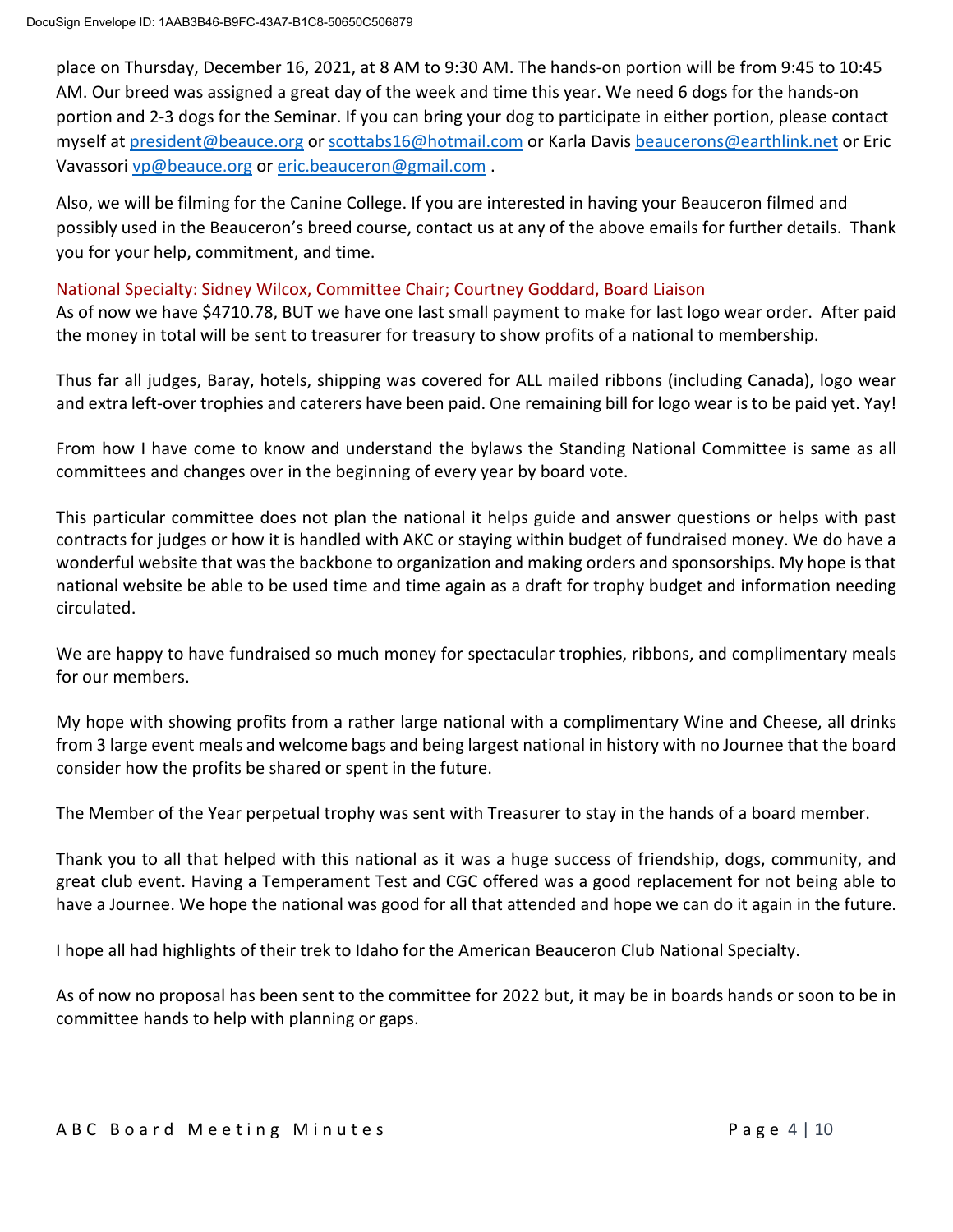It has been with greatest honor to pilot this as an individual, Sidney Wilcox, to the largest national and proceed as Standing National Committee chair to help guide and enjoy further national events.

Another round of applause for our club members and community for a turn out event that is to be remembered by all with exquisite Beaucerons and club member participation. I share notes from many judges, exhibitors, and spectators how wonderful of a showing our breed was the national week.

#### Newsletter: Stacy Crivello, Committee Chair; Gail Sherwood, Board Liaison

Current Focus: Getting the newsletter out on time. Achievements since last report: Previous newsletter went out. Current/Upcoming Tasks: Compiling and putting together the current upcoming newsletter. Financial Update: N/A. Additional Notes: Looking for additional help on the newsletter committee.

#### Public Ed: Cam Staroski, Committee Chair; Courtney Goddard, Board Liaison

The Philadelphia PA Meet the Breeds event has been postponed for unknown reasons, according to AKC. Stacy Crivello will be hosting the Meet the Breeds event in Dallas Texas August 21st and 22nd.

#### Rescue: Kara Staroski, Committee Chair; Courtney Goddard, Board Liaison

There are currently two dogs in rescue: Miles, and Shallot.

Shallot is new, she was a shelter transfer from another rescue. She was surrendered to them for being too hyper/too much dog. She is being fostered by experienced Beauceron owner/foster home Ming Ng. She doesn't find Shallot to be hyper at all, just a typical, year old Beauceron. The former owner thought that Shallot was deaf. She has a BAER test scheduled (\$175 cost, approximately.) and needs to be spayed. Her spay appointment is set for the end of October. I asked her foster to also be on a cancellation list in case another appointment opens up sooner. Shallot is a little shy, but overall will make a great pet. She is great with people she knows, good with other pets, just needs training.

I have posted on social media about Rescue Raffle to start rounding up donations. I will be sending a write up to the secretary, hopefully she can share with the membership. I will also send to Rebecca to be posted to the website.

I followed up with a couple Facebook tags and Petfinder posts about potential Beaucerons. Nothing appeared to be a Beauce, except for a young dog in central Florida, but the rescue never responded to me.

We have not increased our adoption fees in over a decade, I am going to discuss this with the rest of the Rescue committee and see how they feel. Adoption fees don't always cover what we sometimes "put into" a dog, but they help defray the costs. It might be time for an adoption fee increase.

#### Respectfully submitted, Kara Staroski

#### Ways and Means: Erika Stephens and Alicia Wells, Committee Chairs; Board Liaison, Adrienne Scott

The committee has placed its order for the 2022 calendars; watch for further details. Erika Stephens has announced that she will be leaving after the first of the year and will need a replacement. This means that both our wonderful co-chairs need time to move on to other things for a while. If you are interested in joining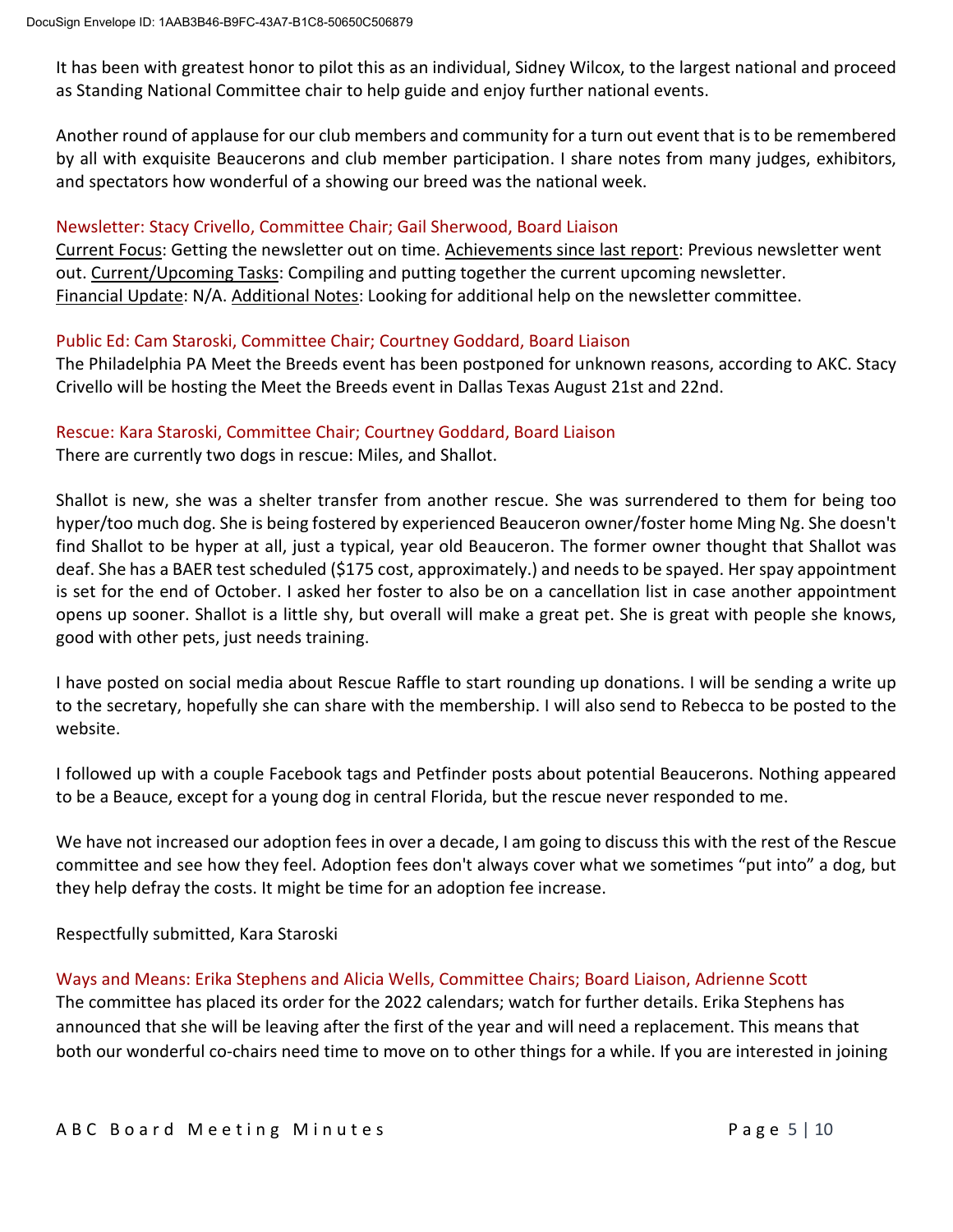us on Ways and Means please reach out to Erika Stephens through teams, th[e waysandmeans@beauce.org](mailto:waysandmeans@beauce.org) email, or directly on Facebook to get things started.

Web Site: Stacy Crivello, Committee Chair; Gail Sherwood, Board Liaison

See secretary's report.

Working and Sports: Lauren Trathen, Committee Chair; Board Liaison, Eric Vavassori None received.

# Unfinished Business

- Region 2 Scentwork license status update received AKC approval.
	- $\circ$  Application for the first trial must be received by AKC 18 weeks prior to the closing date of the Trial o First scent work trial is in the planning stages, may be scheduled in the first quarter of 2022.
- Region 2 Designated Specialty is being planned on Friday, December  $17<sup>th</sup>$ , which is just prior to the Royal Canin
	- o Michael Faulkner is the judge; show chair is Cindy Hartwell
	- o Cindy is asking for club sponsorship; we've asked for a budget

# Discussion Topics

- Financial Review Committee Report
	- $\circ$  Special thanks to Caitlin Bailey, committee chair, and all the committee members! The report
	- $\circ$  Report was read to the club and is included as an appendix to these minutes.
	- $\circ$  Report delivered on time on 08/01; special thanks to the committee for their hard work on the review and the report!
	- $\circ$  Statements reviewed were the General Checking and Rescue Checking (01/01/2018 12/31/2020), and PayPal statements (since inception, April 2014 – 12/31/2020).
	- o Committee reports there was no evidence of nefarious activity that the club should be concerned about.
		- There was a single mistaken transaction on February  $7<sup>th</sup>$  that was resolved.
		- **There is a lack of clarity in bookkeeping, receipts, and notes.**
		- See Appendix A of these minutes for complete Financial Review Committee report, including recommendations.
- OFA/CHIC DNA Databank Kit Announcement
	- o Health committee submitted a proposal, and the BOD approved \$500 to reimburse members to submit dog information and DNA samples.

# Scheduled Events

- Region 4 Herding Clinic August
- Meet the Breeds Event, Dallas, Texas August
- Supported Entry, Northern California Herding Group Association in Dixon CA on October 29<sup>th</sup> and 30<sup>th</sup>.
- Region 2 Farm Dog & Temperament Test Event (October  $30<sup>th</sup>$ )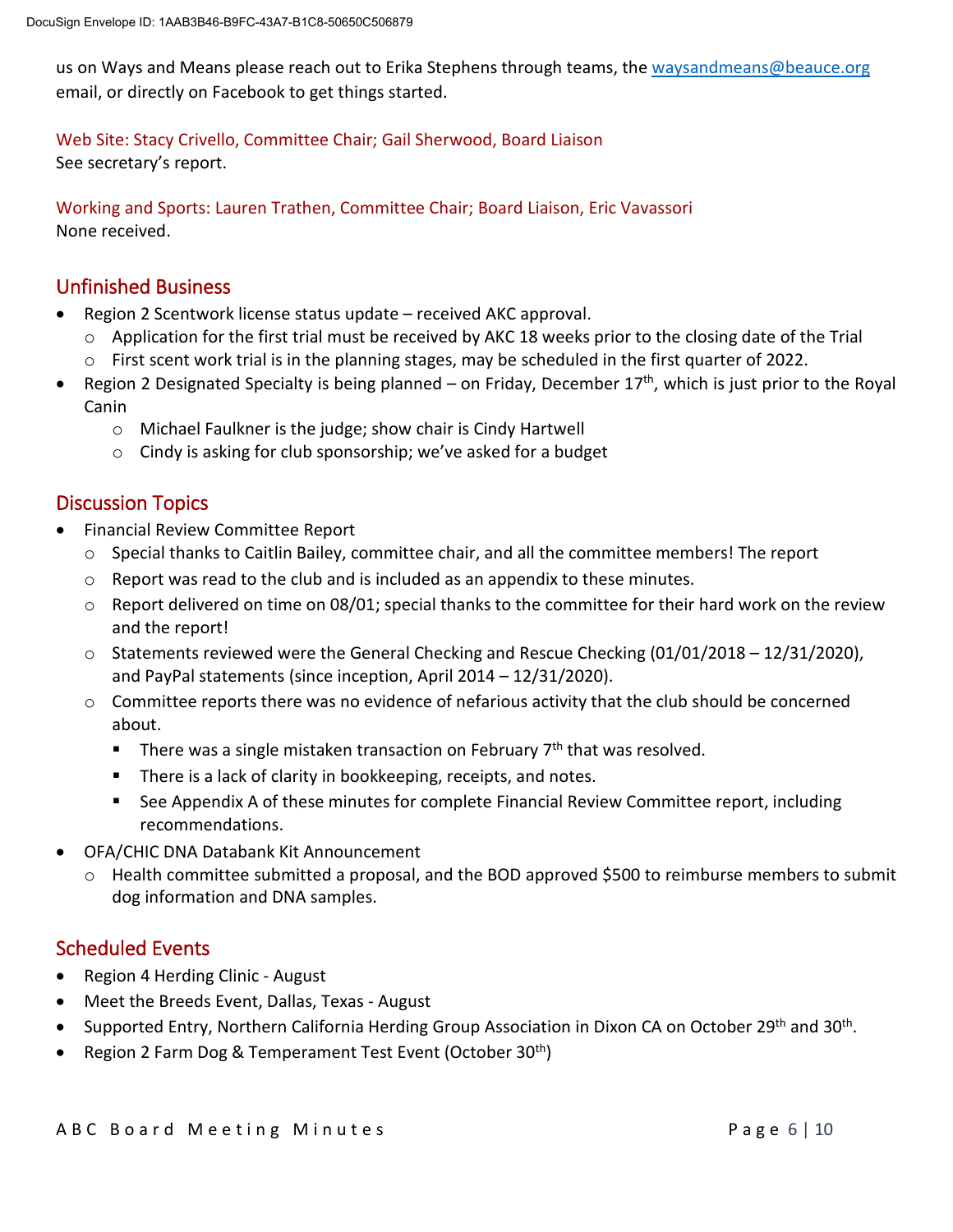- Region 2's Regional Specialty (Friday, December 17<sup>th</sup>)
- Scent Work Trial TBD; tentatively will be in Q1 2022

#### **Next Meeting: TBD.**

Motion to Adjourn Club Meeting and Enter Executive Session by President Adrienne Scott.

Second: Secretary Sherwood 6 ayes, 0 nays, 0 abstain Motion passes, meeting adjourned at 8:24 pm.

# Online Motions (July 24, 2021-August 12, 2021)

- 1) R1 Director Goddard: *"I move that the ABC pay for all items on Finn's invoice except for the foreign body surgery cost (\$272.60), and we pay for 50% of the anesthesia cost (\$64.61), which comes to \$507.44. The bill total after tax came to \$895.38, after boarding fees, half the anesthesia cost and foreign body surgery costs came out, the total is \$507.44." (July 31, 2021)* Second: R3 Sasu-Pernoll Ayes: 6 Nays: 2 Abstain: 0 Motion passed August 2, 2021 Ayes = Goddard, Sasu-Pernoll, Phillips, Sherwood, Scott, De Noma; Nays = Vavassori, Fasold
- 2) President Scott: "*I move to pay the invoice for the club's attorney in the amount of \$208.00 for communication and documentation regarding the member motion from the 2021 National Specialty involving club disciplinary issues with a former member and a member's disclosure request of the club's records." (August 4, 2021)* Second: R2 Fasold Ayes: 8 Nays: 0 Abstain: 0 Motion passed August 5, 2021
- 3) President Scott: "*I move to amend the original Motion made by Region 4 Director, Sidney Wilcox, for Committee Chair Pam Boyer of the Health and Genetics Committee to the amount of \$500 for the purpose reimbursing approved owners and their Beaucerons at the Committee's discretion for the OFA/CHIC DNA Databank Program for a 1-year term beginning 1 August 2021 – 31 July 2022. " (August 3, 2021)* Second: R2 Fasold Ayes: 8 Nays: 0 Abstain: 0 Motion passed August 5, 2021
- 4) R4 Phillips: "*I move that we have an ABC Supported Entry at the Northern California Herding Group Association on October 29th & the Sacramento Dog Fanciers Association on October 30th & 31st." (August 1, 2021)* Second: Secretary Sherwood Ayes: 8 Nays: 0 Abstain: 0 Motion passed August 5, 2021
- 5) Secretary Sherwood: "*I move to advance purchase 75 calendars, to be ordered through PrintingCenterUSA, for a total of \$583.53 (plus tax, so the amount will be a bit higher) for upcoming calendars." (August 4, 2021)* Second: President Scott Ayes: 8 Nays: 0 Abstain: 0 Motion passed August 5, 2021

# Appendix A – ABC – Financial Review Committee Report 08/01/2021

Sunday, August 1, 2021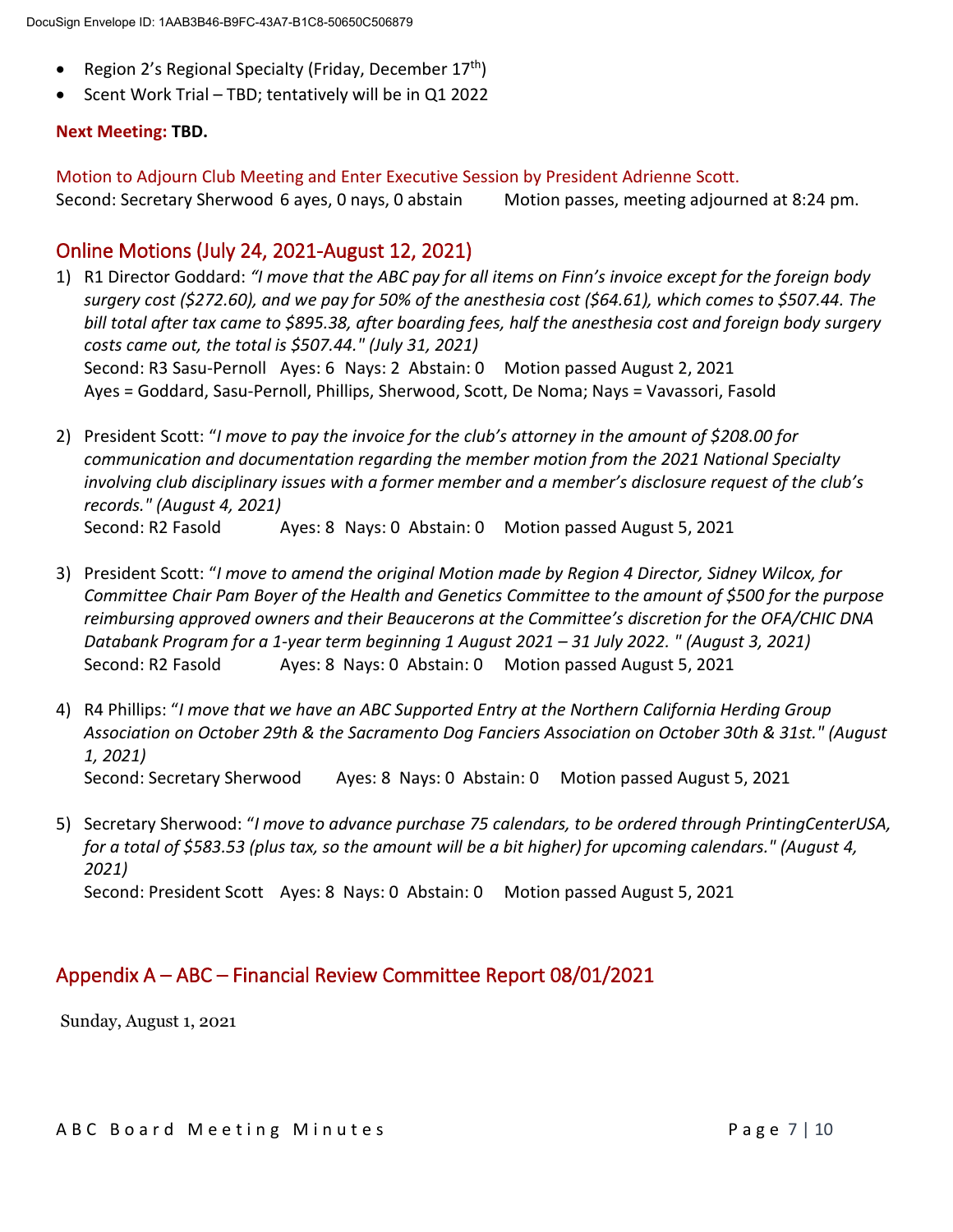# Financial Committee Report

# **General Report**

Provided Statements for Review:

Wells Fargo General Checking Statements January 2018 through December 2020 Wells Fargo Joint Rescue Checking and Savings Statements January 2018 through December 2020 General PayPal Transaction Records April 2014 through December 2020

Upon reviewing the provided statements from the Treasurer, it is of this committee's opinion that there is no, nor has there ever been, nefarious activity that the club should be concerned about regarding the state of the financials. There was a single transaction on February 7, 2020 from Kim Bissing's business "Beyond the Leash" to the club PayPal that was immediately sent to Paige Johnson's PayPal with no loss of funds to the club. It seems to have been an honest mistake of Paige's paycheck being sent to the incorrect PayPal and then reconciled. During the time that the board transitioned between Treasurers (January 20, 2020 through February 26, 2020), no additional transactions were made that were out of the ordinary.

The main issue we saw throughout investigating the statements was a lack of clarity concerning the nature of many transactions, as well as a lack of bookkeeping. While many receipts were found in order to reconcile transactions that had unknown origins, many were not found. The assumption is that many members submitted their receipts through Facebook messenger or the old committee Facebook groups in order to receive reimbursement prior to the Microsoft Office implementation. These receipts are going to be impossible to gather since the groups are gone and the Treasurer position changes so regularly.

It is the recommendation of this committee that a few things happen moving forward:

1.The club utilizes the new Wave accounting system in order to better manage the financials. There is a bookkeeping portion of the Wave software that can be set up in away that every single PayPal or direct checking account transaction is accounted for and separated based off of the nature of that transaction. This will provide for clearer accounting and Treasurer reports in the future.

2.The club implements a committee of volunteers with accounting or bookkeeping background in order to back log as many transactions as the Wave bookkeeping software will allow. This will allow for more accurate bookkeeping for the current year resulting ina clear picture for Year End 2021. If the club feels like assembling a committee of volunteers with this background is unobtainable, we recommend consulting with the Wave Advisor team in order to outsource our bookkeeping until the books are reconciled and clear enough for the club to take back over. (Pricing included at the bottom)

3.All transactions produce some kind of virtual "paper trail". Reimbursement receipts must be submitted to the treasurer through email or Teams chat for consistent backlogging. All PayPal transactions must be identified as to the nature of the

Sunday, August 1, 2021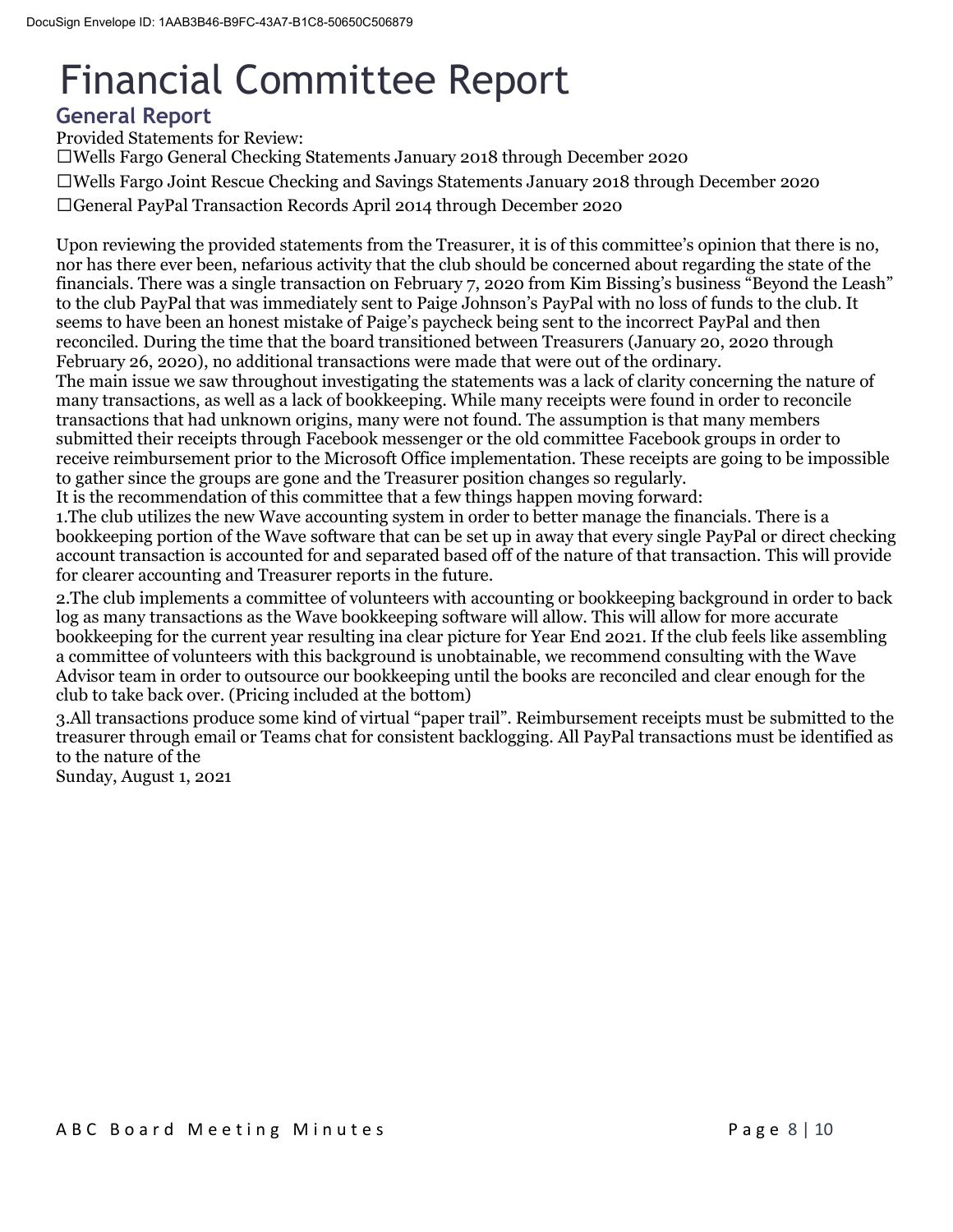transaction (i.e., renewal, candy-grams, calendar, rescue donation, DCM donation, etc.). If the nature is unknown, receipts (conversations/order forms/invoices) must be added to the transaction in Wave for accurate bookkeeping.

4.All "funds" have separate PayPal accounts linked to the General checking account (or Rescue account for the Rescue PayPal). There should not be any PayPal accounts that are not managed by the treasurer but each entity that is being fundraised for (i.e., DCM, National Specialty, Rescue, etc.) should have a separate PayPal account. General club fundraising will go to the general PayPal account.

One of the last goals of this committee was to provide accurate club balances for various fundraising entities (Rescue, DCM fund, National Specialty, etc.). Due to the lack of receipts found and/or information provided to the committee, we could not complete this goal. It is our hope moving forward that this goal will be obtained once the books have been reconciled.

# **Pricing**

Below are various options for accountants to review our financials should the club continue with a fraud examination:

Gillmore Accounting Practice in Winter Park, FL:

O The fee for a Fraud Examination starts at **\$5000 (retainer)** which should cover the entire examination. If more time is needed, they charge **an hourly fee between \$175-\$250.** Gillmore is credentialed by the internationally recognized Association of Certified Fraud Examiners, they provide unbiased reports based on information gathered ethically. Their clients include attorneys, spouses, and business owners who suspect wrongdoing by a family member, employee, or partner in a business. They interview potential witnesses and persons having a general knowledge of the facts and circumstances giving rise to the claim of fraud. They examine the financial books and records given rise to the dispute. They examine those records and produce an opinion on them. HHCBR: A CPA Firm

 $\circ$  Fraud examination ranges from \$5000-\$10,000 for organizations with accounting software we are familiar with. Other software may require additional costs. Organizations without up-to-date books may incur additional costs.

 $\square$ We contacted several other accounting firms, but they refused to give us concrete numbers without an official consultation and updated bookkeeping.

Below is the pricing for employing Wave to manage our bookkeeping:

 $\Box$ Starting at \$149/month for annual plans, month-to-month is also available;

 $\Box$ Monthly fees are calculated based off of a calendar month of transactions and the size of the organization;

 $\Box$ Customizable quotes are available if we wish to move forward. Sunday, August 1, 2021